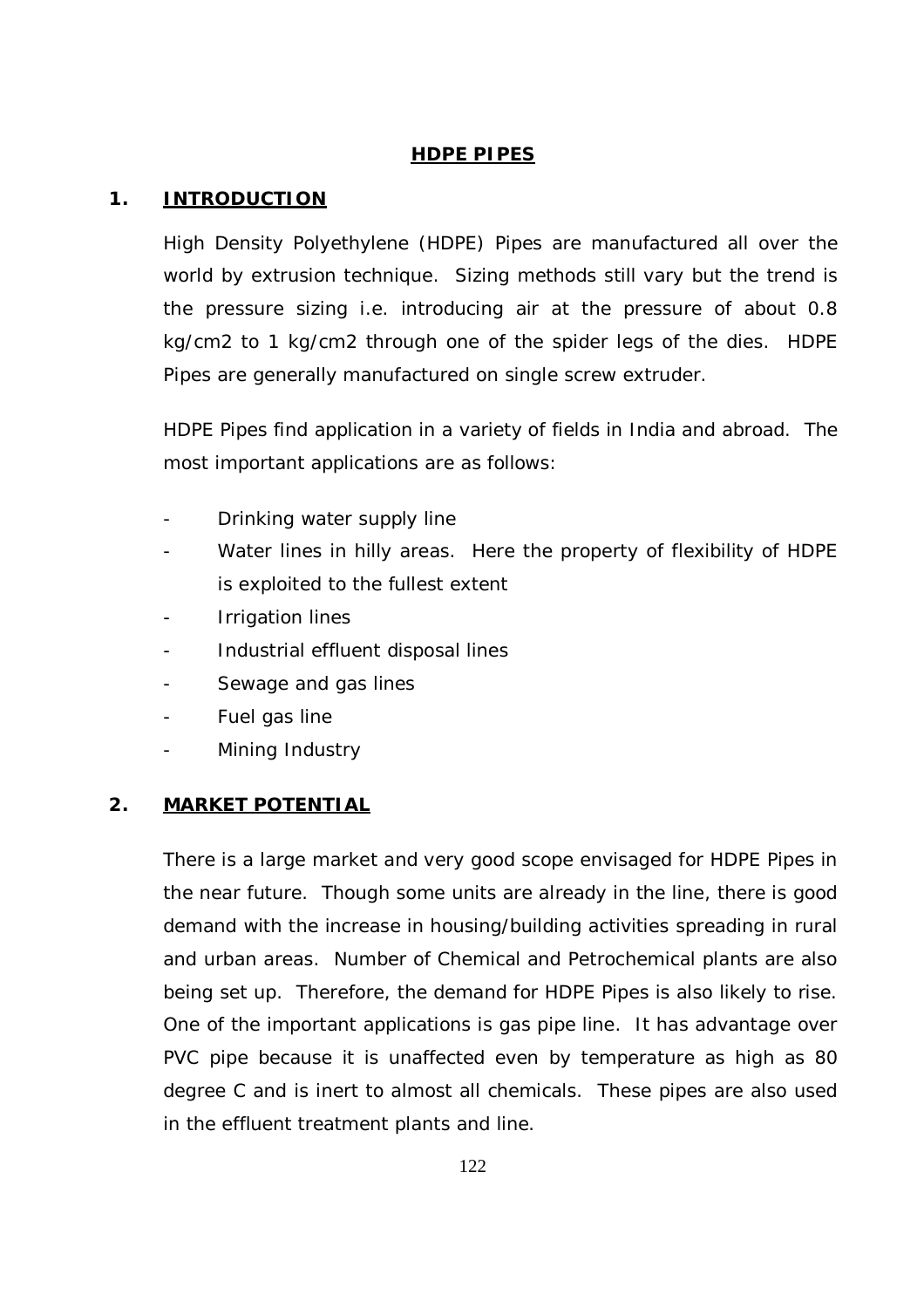# **3. BASIS & PRESUMPTIONS**

(i) The output capacity is taken as 100 Kgs/hr. The unit will work at 20 hrs. per day for 25 working days in a month and 300 days in a year. The

output capacity may vary from machinery to machinery and the cost of machinery may also vary from supplier to supplier.

(ii) The time period for achieving the full envisaged capacity utilisation is six months

- (iii) The labour wages are as per the prevailing rates in the market
- (iv) The rate of interest for fixed and working capital is taken as 12 per cent
- (v) The margin money requirement for this project is 30 per cent
- (vi) The pay back period of this project is 5 years
- (vii) The rate of land is taken @ Rs. 500/-per sq. mtr. and construction charges are taken @ Rs. 3500 per sq. mtr. This may also vary from place to place.
- (viii) The present profile has to be updated taking into prevailing cost of land, building, machinery etc. at the time of implementation of the project

# **4. IMPLEMENTATION SCHEDULE**

| The Time requirement for preparation of Project report                                     | $\ddot{\phantom{a}}$ | Two          |
|--------------------------------------------------------------------------------------------|----------------------|--------------|
| months                                                                                     |                      |              |
| Time requirement for selection of Site                                                     | One month            |              |
| Time required for registration as Small Scale Unit                                         |                      | One          |
| Week                                                                                       |                      |              |
| Time required for acquiring the loan<br>Machinery procurement, erection and commissioning: |                      | Three months |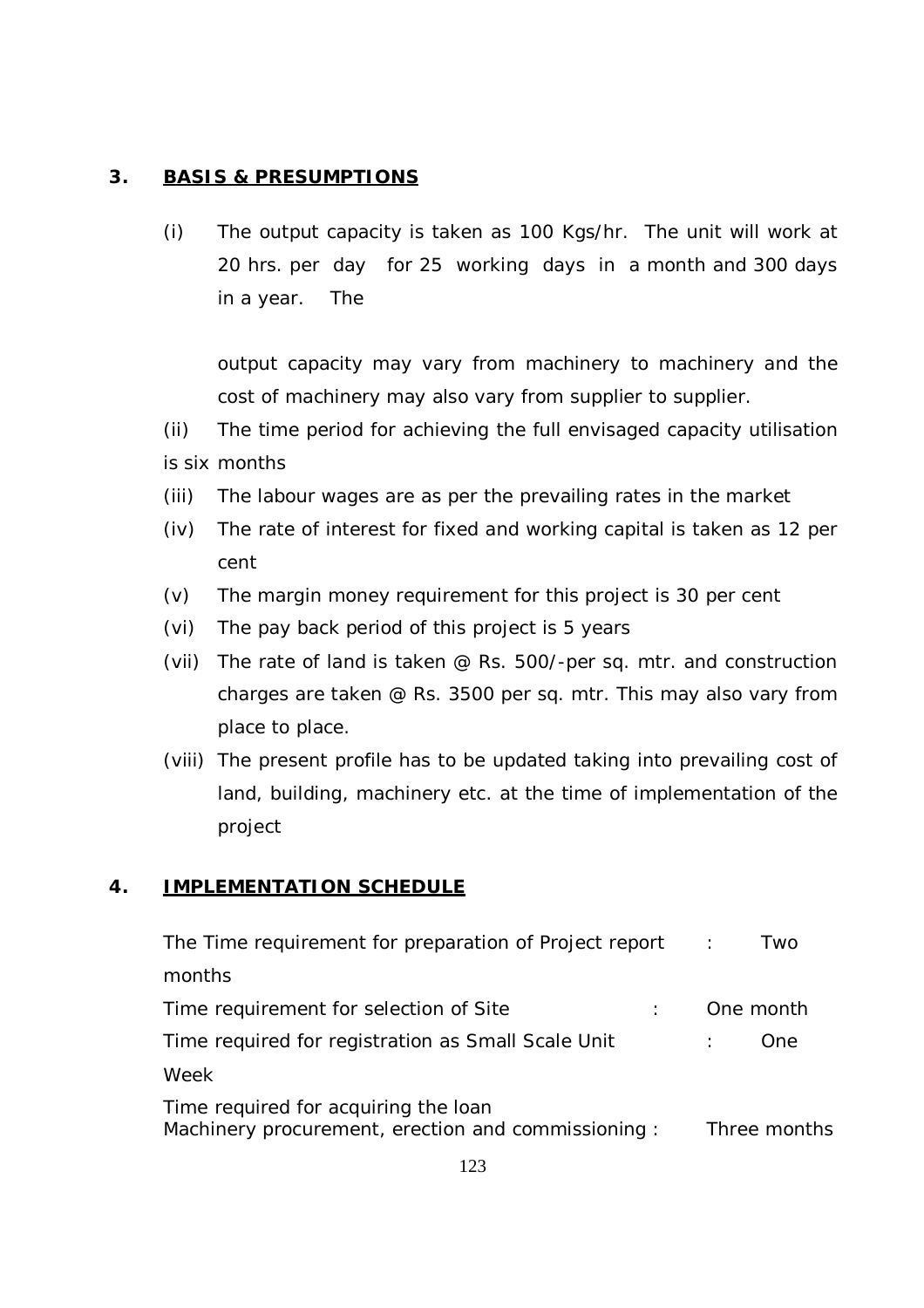| Recruitment of labourer etc. |  | : One month |
|------------------------------|--|-------------|
| Trial runs                   |  | : One month |

## **5. TECHNICAL ASPECT**

#### MANUFACTURING PROCESS

HDPE granules are fed into the hopper of the extruder which goes into the heated cylinder of the extruder, where the granules melt and are conveyed (pumped) to the die exist. Now the melt passes through the die and takes the shape of the die i.e. circular shape and emerges from the exit of the die. It then passes through the calibrator and is forced to tale the shape of the inside of the calibrator which is round in diameter by the inside air pressure. This melt solidifies and taken round shape in the calibrator, which is cooled by passing chilled water through it continuously.

Now the solid pipe is taken out from the water and is drawn continuously from the die. The speed is adjusted according to the thickness of the pipe required and extruder out put. The pipes is either cut into 5 meters length or wound on the winder unit. Generally pipes upto 110 mm diameter can be made on this extruder.

#### **6. QUALITY & STANDARD**

HDPE Pipes for Potable Water Supply are manufactured as per IS: 8360

#### 7. **PRODUCTION CAPACITY** (Per Annum)

| (a)<br>Quantity (M.T.) | 600 kgs. |  |
|------------------------|----------|--|

(b) Value (Rs.) : : 5,40,00,000.00

#### **8. TOTAL POWER REQUIREMENT**

Total connected load (KW) : 90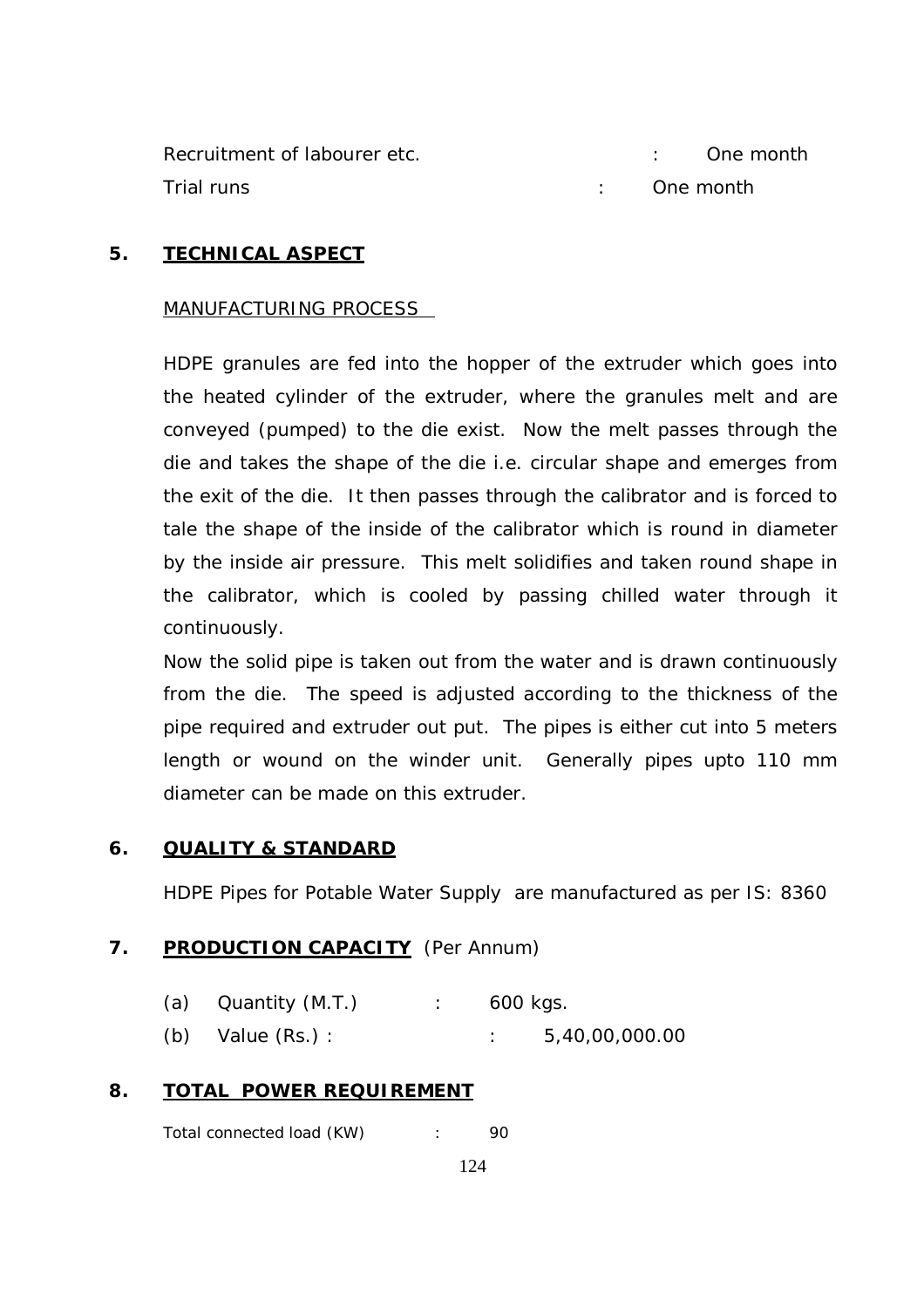## **9. POLLUTION CONTROL MEASURES**

The unit does not create any pollution. However, a proper ventilation should be made in the processing area for the better circulation of the fresh air.

### **10. ENERGY CONSERVATION**

Entrepreneurs may select energy efficient machinery and proper planning has also to be made for saving energy in the unit.

Sq. mtr.

#### **11. FINANCIAL ASPECT**

| Α.          | <b>FIXED CAPITAL</b>            |                                    |         |             |
|-------------|---------------------------------|------------------------------------|---------|-------------|
| i)<br>(Rs.) | LAND & BUILDING:                | Area sq. mtrs. Rate Rs. per Sq. mt |         |             |
|             | Land                            | 500                                | 500.00  | 2,50,000.00 |
|             | <b>Building</b><br>10,50,000.00 | 300                                | 3500.00 |             |
|             |                                 |                                    | Total:  |             |

13,00,000.00 -- -------------

## ii) MACHINERY & EQUIPMENT:

Sr. No. Description of machines  $Qty.(Nos.)$ 

(Rs.)

- (a) Production Unit
	- i) Complete HDPE Pipe Plant (Monolayer Single 20,00,000.00 Screw Extruder)
		- ii) Cooling Tower

2,00,000.00

iii) Scrap Grinder

75,000.00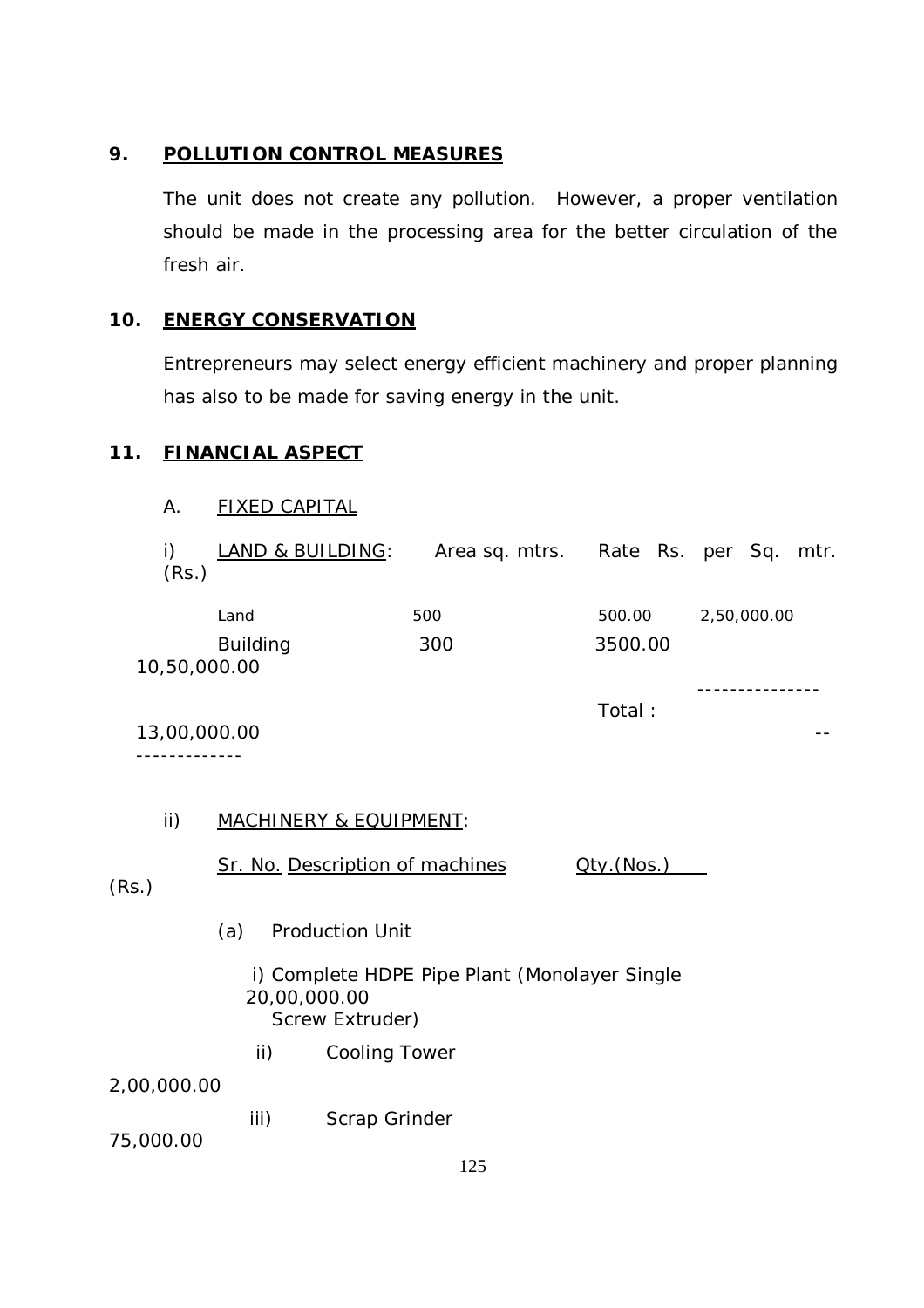(b) Testing Equipment & Other Accessories 4,00,000.00 (c) Electrification & Installation @ 10% of cost & machinery 2,67,000.00 (a) & (b) (d) Pre-operative expenses 50,000.00 ---------- ----- Total cost of machinery & equipment ( a to d ) 29,92,000.00 (e) Cost of Moulds & Dies 1,00,000.00 (f) Cost of Office Equipment/Furniture/Computers etc. 3,00,000.00 --------------- Total: 33,92,000.00 --------------- Fixed Capital  $(i) + (ii) = 13,00,000 + 33,92,000 =$ 46,92,000.00

#### B. WORKING CAPITAL

i) Staff and Labour (Per Month)

| Designation<br>(Rs.)        | Nos. | Salary (Rs.) |           |
|-----------------------------|------|--------------|-----------|
|                             |      |              |           |
| Production Engineer/Manager | 1    | 10,000.00    | 10,000.00 |
| Sales Executive             | 1    | 5,000.00     | 5,000.00  |
| Accountant-cum-Store Keeper |      |              | 4,000.00  |
| 4,000.00                    |      |              |           |
| Watchman                    | 2    | 3,000.00     | 6,000.00  |
| Supervisor-cum-Chemist      |      |              | 5,000.00  |
| 5,000.00                    |      |              |           |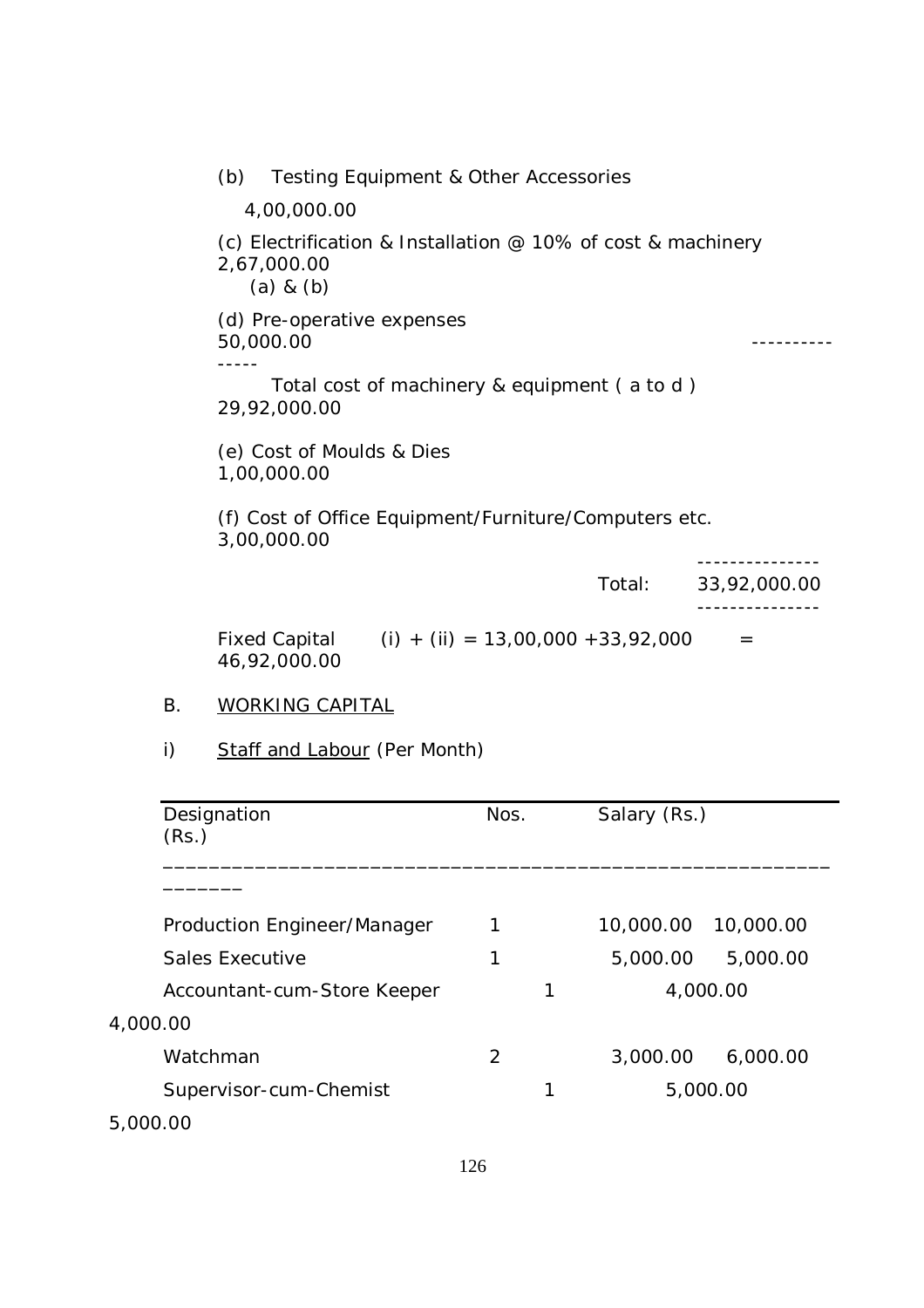|           |         | <b>Skilled Workers</b> |                                                                | 3               | 3,500.00 | 10,500.00         |
|-----------|---------|------------------------|----------------------------------------------------------------|-----------------|----------|-------------------|
|           | Helpers |                        |                                                                | 3               | 3,000.00 | 9,000.00          |
|           |         |                        |                                                                |                 |          | 49,500.00         |
| 14,950.00 |         |                        | Add perquisite @ 10% of the Salary                             |                 |          |                   |
|           |         |                        |                                                                |                 | Total:   | 64,450.00         |
|           |         |                        |                                                                |                 |          | Say Rs. 64,000.00 |
| (Rs.)     | ii)     |                        | Raw Material (Per Month)                                       | $Qty.$ $(M.T.)$ |          | Rate Rs. / M.T.   |
|           |         |                        | <b>HDPE Granules</b>                                           | 50              | 75,000   | 37,50,000.00      |
|           | iii)    |                        | Utilities (per month):                                         |                 |          | (Rs.)             |
|           |         | a)                     | Power<br>(60% utilisation x 90 KW x 500 hrs. x Rs. 5 per unit) |                 |          | 1,35,000.00       |
| 2,000.00  |         | b)                     | Water                                                          |                 |          |                   |
|           |         |                        |                                                                |                 |          | --------          |
|           |         |                        |                                                                |                 | Total:   | 1,37,000.00       |
| (Rs.)     | iv)     |                        | Other Contingent Expenses (Per month)                          |                 |          |                   |
|           |         | a)                     | Repairs and Maintenance                                        |                 |          |                   |
|           |         | 1,000.00<br>b)         | <b>Transportation Charges</b>                                  |                 |          | 15,000.00         |
|           |         | $\mathsf{c})$          | Postage and stationery                                         |                 |          | 1,000.00          |
|           |         | d)                     | Telephone/Fax/Computer                                         |                 |          |                   |
|           |         | 2,000.00               |                                                                |                 |          |                   |
|           |         | e)                     | <b>Consumable Stores</b>                                       |                 |          |                   |
|           |         | 1,000.00               |                                                                |                 |          |                   |
|           |         |                        |                                                                |                 |          |                   |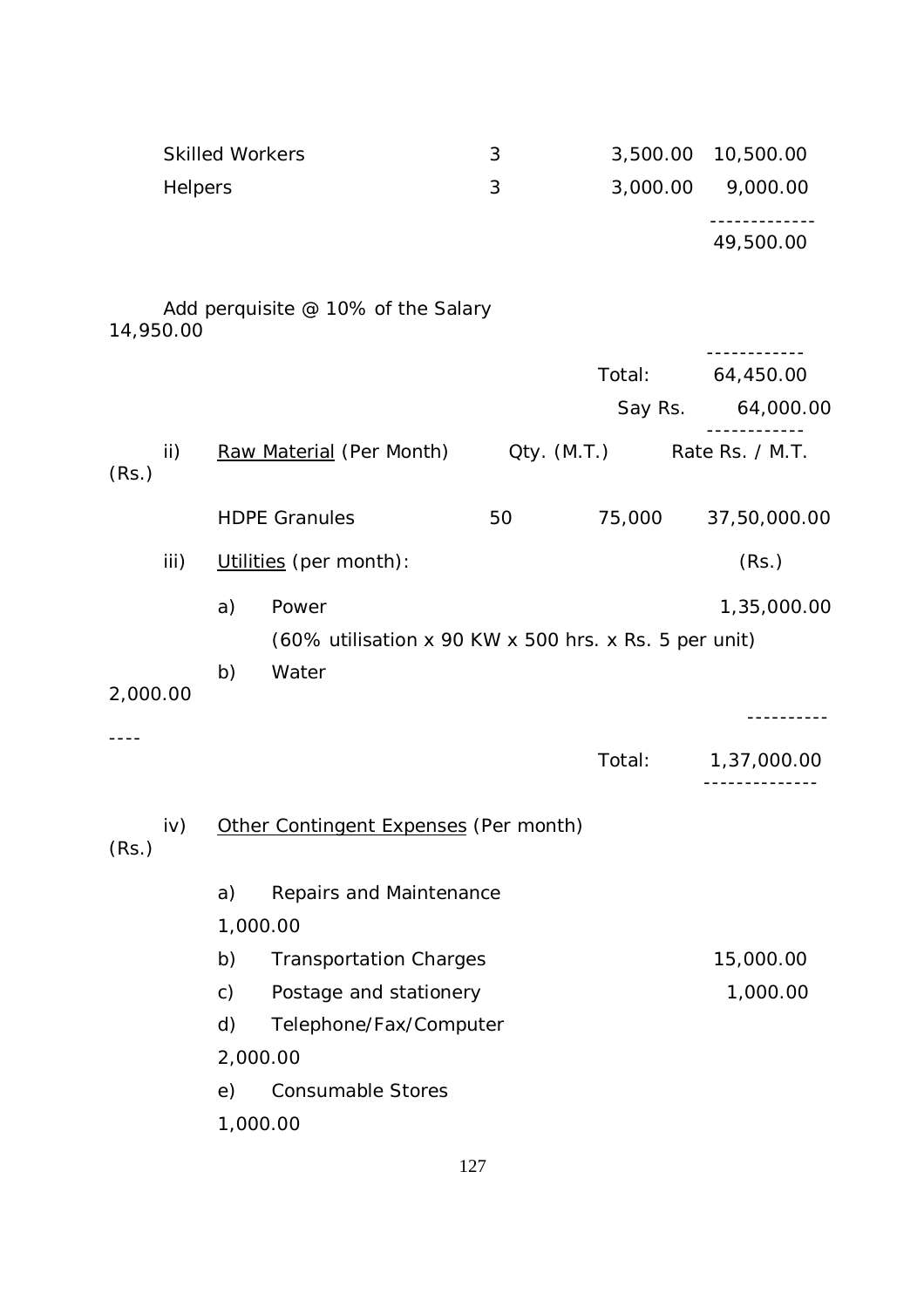|              |              | f)               | Advertisement & Publicity                |        |                    |
|--------------|--------------|------------------|------------------------------------------|--------|--------------------|
|              |              |                  | 2,000.00                                 |        |                    |
|              |              | g)               | Insurance                                |        | 7,000.00           |
|              |              | h)               | Miscellaneous Expenses<br>1,000.00       |        |                    |
|              |              |                  |                                          | Total: | 30,000.00          |
| 12.          |              |                  | <b>TOTAL WORKING CAPITAL (Per Month)</b> |        | (Rs.)              |
|              | i)           |                  | Staff and Labour                         |        | 64,000.00          |
|              | ii)          |                  | Raw Material                             |        |                    |
|              |              | 37,50,000.00     |                                          |        |                    |
|              | iii)         | <b>Utilities</b> |                                          |        | 1,37,000.00        |
|              | iv)          |                  | Other Contingent Exp.                    |        | 30,000.00          |
|              |              |                  |                                          | Total: | 39,81,000.00       |
|              |              |                  | Working Capital for 3 months             |        | 1,19,43,000.00     |
| 13.<br>(Rs.) |              |                  | <b>TOTAL CAPITAL INVESTMENT</b>          |        |                    |
|              | Α.           |                  | <b>Fixed Capital</b>                     |        |                    |
|              | 46,92,000.00 |                  |                                          |        |                    |
|              | В.           |                  | Working Capital for 3 months             |        | 1, 19, 43, 000. 00 |
|              |              |                  |                                          | Total: | 1,66,35,000.00     |
| 14.          |              |                  | <b>FIANCIAL ANALYSIS:</b>                |        |                    |

- A. Cost of Production (per year) (300 days)
	- (a) Total Recurring Cost
- 4,77,72,000.00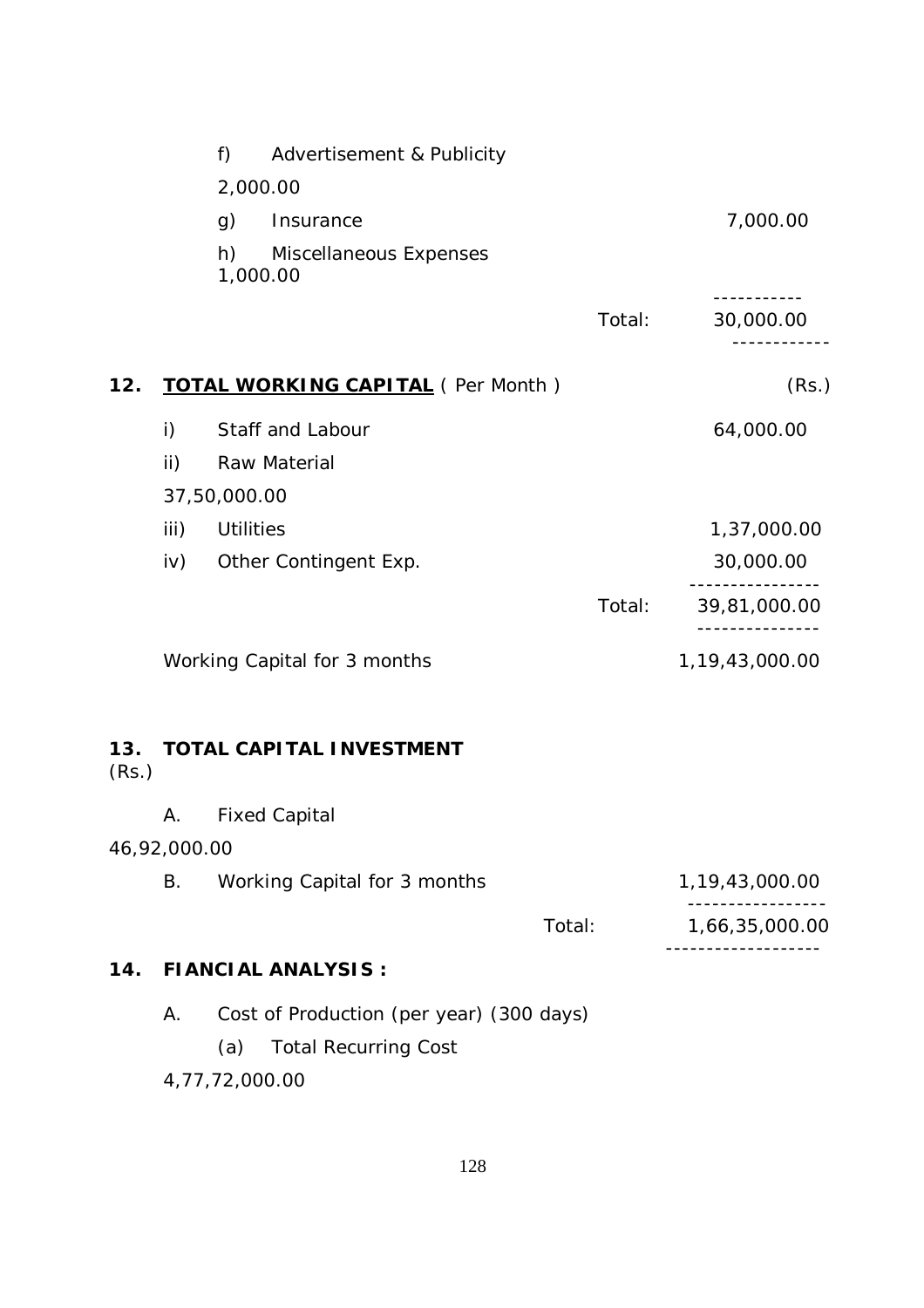(b) Depreciation on building  $@$  5% 52,500.00 (c) Depreciation on machinery& equipment @ 10% 2,99,200.00 (d) Depreciation on Dies & Moulds @ 20% 20,000.00 (e) Depreciation on office equipment @ 20% 60,000.00 (f) Interest on total Capital Investment  $@12\%$ 19,96,200.00 ------------ ----- Total: 5,01,99,900.00 Or Say Rs. 5,02,00,000.00 B. Sales/Turn over (per year) Item  $Qty.(MT)$  Rate (MT) Value (Rs.) HDPE Pipes 600 90,000 5,40,00,000.00 C. Net Profit (Per year) Sales(Rs)  $-$  Cost of Production (Rs.)  $=$  Profit (Rs.)  $5,40,00,000$  -  $5,02,00,000$  = 38,00,000.00

D. Net Profit Ratio = Net Profit x  $100$ **Sales Sales Sales** 

$$
= \frac{38,00,000 \times 100}{5,40,00,000} = 7.0 %
$$

E. Rate of Return

\n
$$
= \frac{\text{Net Profit} \times 100}{\text{Total Capital Investment}}
$$
\n
$$
= \frac{38,00,000 \times 100}{\text{Total Capital Investment}}
$$

$$
\frac{38,00,000 \times 100}{1,66,35,000} = 22.84 %
$$